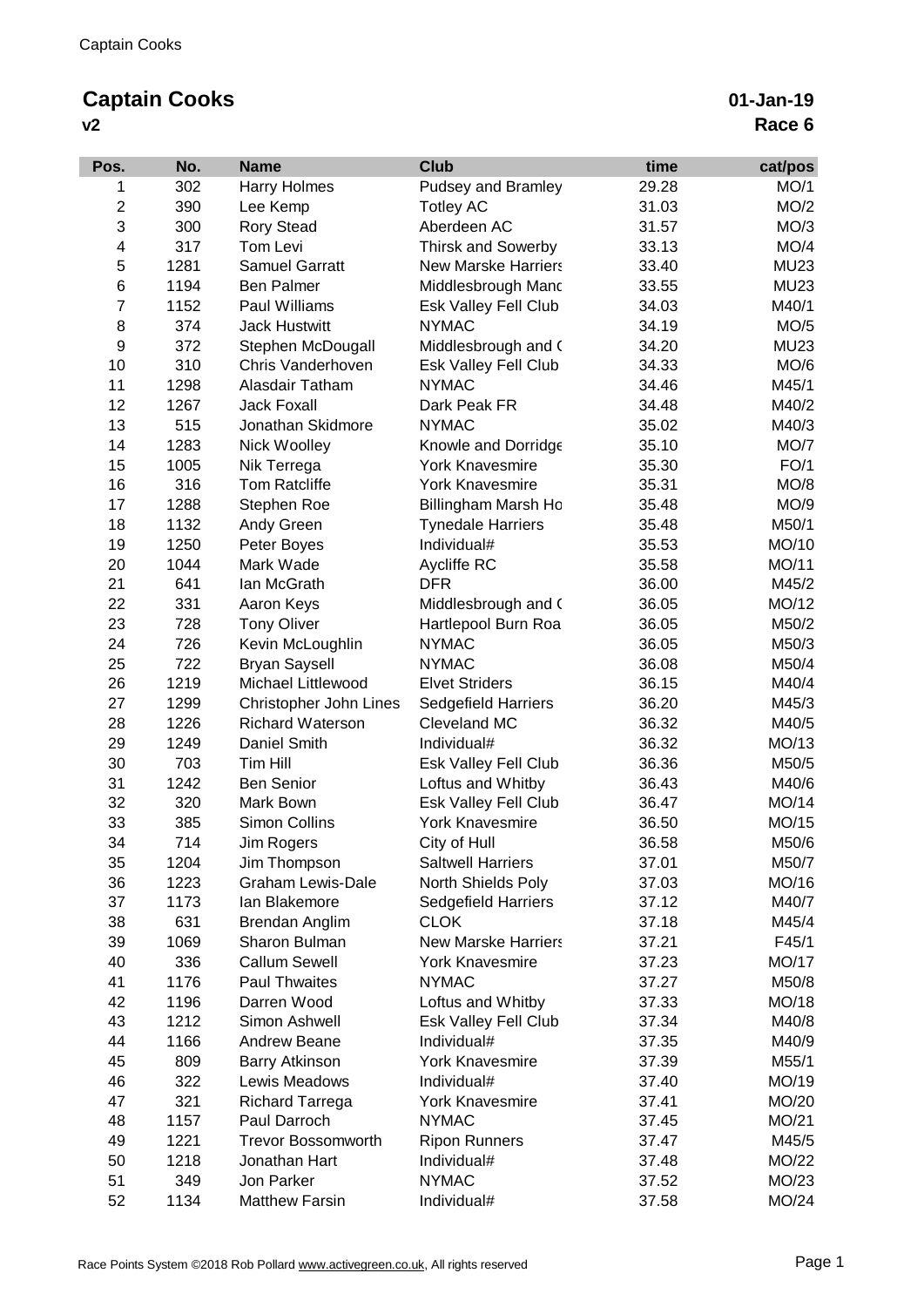| 53  | 1264 | <b>Allan Renwick</b>   | <b>Elvet Striders</b>      | 38.06 | M50/9        |
|-----|------|------------------------|----------------------------|-------|--------------|
| 54  | 1050 | Morag Stead            | <b>Morpeth Harriers</b>    | 38.06 | F45/2        |
| 55  | 610  | Julian Wardman         | <b>New Marske Harriers</b> | 38.08 | M45/6        |
| 56  | 725  | Vaughan Hemy           | North Shields Poly         | 38.09 | M50/10       |
| 57  | 41   | Fiona Brannan          | <b>Elvet Striders</b>      | 38.10 | FO/2         |
| 58  | 612  | <b>Chris Jefferies</b> | Billingham Marsh Ho        | 38.10 | M45/7        |
| 59  | 513  | <b>Ed Snow</b>         | York Acorn                 | 38.15 | M40/10       |
| 60  | 1256 | Shaun Oshea            | <b>NYMAC</b>               | 38.23 | M40/11       |
| 61  | 1244 | <b>Michael Barlow</b>  | <b>Elvet Striders</b>      | 38.25 | M45/8        |
| 62  | 606  | David Bannister        | York Acorn                 | 38.25 | M45/9        |
| 63  | 519  | <b>Nick Simmons</b>    | <b>NYMAC</b>               | 38.26 | M40/12       |
| 64  | 1163 | Craig Gath             | Easingwold                 | 38.26 | M40/13       |
| 65  | 822  | David Hughes           | <b>NYMAC</b>               | 38.34 | M55/2        |
| 66  | 818  | Anthony Harnett        | <b>NYMAC</b>               | 38.35 | M55/3        |
| 67  | 1236 | Simon Johnson          | Tyne and Wear FR           | 38.36 | M40/14       |
| 68  | 640  | David McKenna          | <b>Darlington Harriers</b> | 38.49 | M45/10       |
| 69  | 42   | Eli Barnbrook          | <b>New Marske Harriers</b> | 38.51 | <b>FU23</b>  |
| 70  | 603  | Simon Rycroft          | Pickering RC               | 39.00 | M45/11       |
| 71  | 1282 | Stephen Tamaszewski    | <b>Thirsk and Sowerby</b>  | 39.03 | M55/4        |
| 72  | 1160 | Harvey Leah-Smith      | Otley AC                   | 39.08 | <b>MU23</b>  |
| 73  | 369  | Danny Lim              | Middlesbrough and (        | 39.14 | MO/25        |
| 74  | 1240 | <b>Gary Dack</b>       | Billingham Marsh Ho        | 39.16 | M55/5        |
| 75  | 1273 | Juan Anton             | <b>Elvet Striders</b>      | 39.17 | MO/26        |
| 76  | 1241 | Paul Gribbon           | Individual#                | 39.20 | <b>MO/27</b> |
| 77  | 1233 | lan Bilton             | Hartlepool Burn Roa        | 39.28 | MO/28        |
| 78  | 1268 | Paul Crabtree          | Keighley and Craver        | 39.29 | M50/11       |
| 79  | 1080 | Shelli Gordon          | <b>NYMAC</b>               | 39.30 | F40/1        |
| 80  | 909  | Neil Ridsdale          | <b>Driffield</b>           | 39.31 | M60/1        |
| 81  | 1285 | Philip Richardson      | <b>York Knavesmire</b>     | 39.46 | MO/29        |
| 82  | 1053 | Gemma Bradley          | <b>Saltwell Harriers</b>   | 39.47 | F40/2        |
| 83  | 1270 | <b>Stephen Guest</b>   | Billingham Marsh Ho        | 39.47 | M40/15       |
| 84  | 381  | Oscar Anglim           | <b>CLOK</b>                | 39.50 | <b>MU23</b>  |
| 85  | 1154 | Graham Stephenson      | <b>Saltwell Harriers</b>   | 39.52 | MO/30        |
| 86  | 527  | <b>Chris Williams</b>  | Hartlepool Burn Roa        | 39.52 | M40/16       |
| 87  | 1137 | Rory Henderson         | <b>York Knavesmire</b>     | 39.55 | MO/31        |
| 88  | 1139 | Kevin Kendal           | Individual#                | 39.57 | MO/32        |
| 89  | 1133 | Joe Green              | <b>Tynedale Harriers</b>   | 40.09 | <b>MU23</b>  |
| 90  | 386  | John Donaldson         | Individual#                | 40.16 | MO/33        |
| 91  | 521  | Mike Quinn             | Esk Valley Fell Club       | 40.22 | M40/17       |
| 92  | 1263 | <b>Martin Vasey</b>    | Middlesbrough and (        | 40.38 | M40/18       |
| 93  | 1165 | Peter Muir             | <b>Cleveland Tri Club</b>  | 40.53 | MO/34        |
| 94  | 1227 | Lee Morgan             | <b>NYMAC</b>               | 40.57 | M40/19       |
| 95  | 1142 | Paul Walker            | <b>Ripon Runners</b>       | 41.03 | M50/12       |
| 96  | 38   | Hannah Bradley         | <b>CFR</b>                 | 41.05 | FO/3         |
| 97  | 1127 | Leon van de Water      | Individual#                | 41.09 | M45/12       |
| 98  | 1088 | Lindy Stockdale        | GACC                       | 41.15 | FO/4         |
| 99  | 1129 | Leeon Poole            | Individual#                | 41.23 | MO/35        |
| 100 | 1060 | Emma Williams          | Individual#                | 41.24 | FO/5         |
| 101 | 16   | Rachel Harper          | Pickering RC               | 41.25 | FO/6         |
| 102 | 9    | Marie Mutagh           | Easingwold                 | 41.26 | <b>FO/7</b>  |
| 103 | 644  | Mark Smith             | North Shields Poly         | 41.38 | M45/13       |
| 104 | 1041 | Olivia Mulligan        | <b>Thirsk and Sowerby</b>  | 41.45 | FO/8         |
| 105 | 1258 | Simon Chandler         | <b>Wetherby Runners</b>    | 41.49 | MO/36        |
| 106 | 1215 | Michael Scott          | Billingham Marsh Ho        | 41.54 | <b>MU23</b>  |
| 107 | 1049 | Alice Rigby            | <b>New Marske Harriers</b> | 41.54 | <b>FU23</b>  |
| 108 | 517  | <b>Martin Clements</b> | Individual#                | 42.06 | M40/20       |
| 109 | 1124 | Jamie Poole            | Individual#                | 42.08 | MO/37        |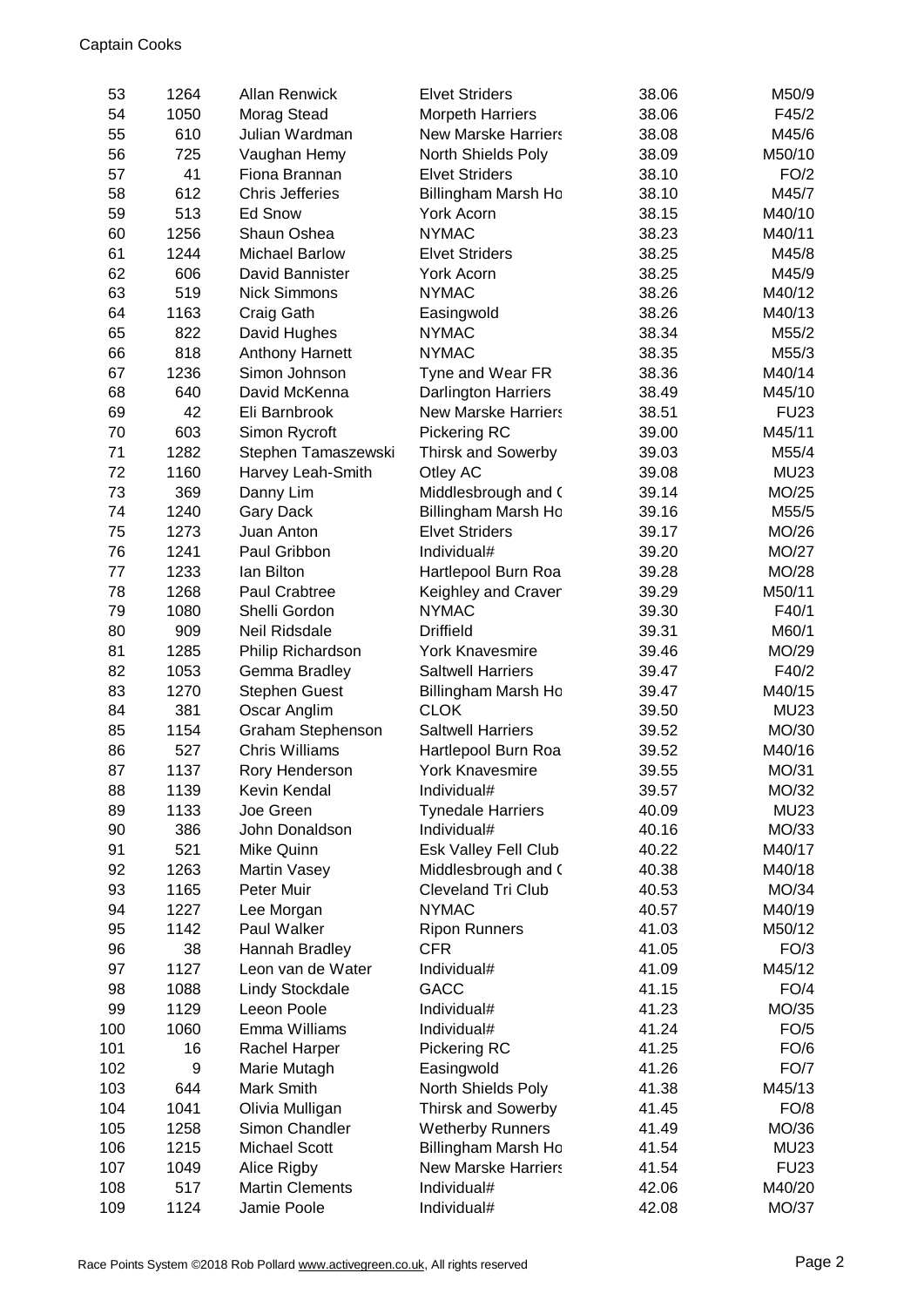| 110        | 1255         | Jason Larkin                              | Individual#                      | 42.17          | M45/14           |
|------------|--------------|-------------------------------------------|----------------------------------|----------------|------------------|
| 111        | 1254         | Connor Larkin                             | Individual#                      | 42.18          | MO/38            |
| 112        | 205          | Kath Aspin                                | <b>New Marske Harriers</b>       | 42.22          | F50/1            |
| 113        | 1220         | <b>Chris Foster</b>                       | Loftus and Whitby                | 42.22          | M45/15           |
| 114        | 1068         | Emma Lavelle-Wood                         | Fellandale                       | 42.23          | F40/3            |
| 115        | 1232         | <b>Graham Palmer</b>                      | Loftus and Whitby                | 42.23          | M55/6            |
| 116        | 926          | Peter Mullarkey                           | <b>Saltwell Harriers</b>         | 42.23          | M60/2            |
| 117        | 821          | Nigel Briggs                              | <b>NYMAC</b>                     | 42.24          | M55/7            |
| 118        | 1202         | Nick Andralojc                            | Harrogate                        | 42.24          | M55/8            |
| 119        | 717          | James Lee                                 | <b>NYPT</b>                      | 42.25          | M50/13           |
| 120        | 1187         | lan Latimer                               | <b>NYMAC</b>                     | 42.31          | M55/9            |
| 121        | 1231         | Ian Nicholls                              | Scarborough AC                   | 42.32          | M50/14           |
| 122        | 925          | Michael Bennett                           | <b>Elvet Striders</b>            | 42.35          | M60/3            |
| 123        | 652          | <b>Steven Small</b>                       | Middlesbrough and (              | 42.36          | M45/16           |
| 124        | 324          | Oli Read                                  | <b>York Knavesmire</b>           | 42.37          | MO/39            |
| 125        | 1128         | Ayam Vink                                 | Individual#                      | 42.38          | M45/17           |
| 126        | 364          | <b>Blaine Huntington</b>                  | Sedgefield Harriers              | 42.41          | MO/40            |
| 127        | 1079         | Sharron Smith                             | Otley AC                         | 43.02          | F45/3            |
| 128        | 1211         | James Ellison                             | Individual#                      | 43.05          | MO/41            |
| 129        | 1008         | Jessica Woolley                           | Knowle and Dorridge              | 43.11          | FO/9             |
| 130        | 1182         | David Gibson                              | Esk Valley Fell Club             | 43.16          | M40/21           |
| 131        | 1183         | Mike Womack                               | Lymm Runners                     | 43.18          | M40/22           |
| 132        | 1214         | Mark Scott                                | Billingham Marsh Ho              | 43.34          | M45/18           |
| 133        | 22           | Cassie Read                               | <b>York Knavesmire</b>           | 43.47          | FO/10            |
| 134        | 1260         | Dean Law                                  | <b>NYMAC</b>                     | 43.50          | M40/23           |
| 135        | 1265         | Simon Dobson                              | <b>Elvet Striders</b>            | 43.51          | M45/19           |
| 136        | 1237         | David Gibson2                             | <b>Elvet Striders</b>            | 43.54          | M50/15           |
| 137        | 1216         | Wai Chung                                 | Individual#                      | 43.55          | M50/16           |
| 138        | 1007         | Sarah Roe                                 | Billingham Marsh Ho              | 43.56          | FO/11            |
| 139        | 1174         | Paul Wilkin                               | Middlesbrough and (              | 43.57          | M45/20           |
| 140        | 1184         | <b>Andrew Mochrie</b>                     | Esk Valley Fell Club             | 44.00          | MO/42            |
| 141        | 1017         | Jenny Wilkie                              | <b>NYMAC</b>                     | 44.02          | F40/4            |
| 142        | 1155         | Paul Richardson                           | <b>Saltwell Harriers</b>         | 44.05          | M40/24           |
| 143        | 168          | Nina Mason                                | <b>Elvet Striders</b>            | 44.06          | F45/4            |
| 144        | 807          | <b>Julian Barwick</b>                     | <b>NYMAC</b>                     | 44.09          | M55/10           |
| 145        | 523          | Peter Gunn                                | Individual#                      | 44.11          |                  |
| 146        | 1035         | Louise Warner                             | <b>Elvet Striders</b>            | 44.12          | M40/25<br>F40/5  |
| 147        | 275          | Sue Haslam                                | Scarborough AC                   | 44.12          | F60/1            |
| 148        | 636          | Alan Simpson                              | <b>Thirsk and Sowerby</b>        | 44.18          | M45/21           |
| 149        | 1172         | Steve Libby                               | <b>HATRIC</b>                    | 44.20          | M55/11           |
| 150        |              | Shaun Dodd                                |                                  | 44.24          |                  |
| 151        | 1175<br>1296 | Lee Wren                                  | <b>Blyth RC</b>                  | 44.40          | M45/22<br>M45/23 |
| 152        | 1292         |                                           | Aycliffe RC<br>Northern Fells RC | 44.43          | M60/4            |
| 153        | 1156         | <b>Trevor Symonds</b><br>James Flintoff   | Individual#                      | 44.47          | MO/43            |
| 154        | 1167         | <b>Philip Meadows</b>                     | Individual#                      | 44.48          | M55/12           |
| 155        | 1294         | Paul Levett                               | <b>NYMAC</b>                     | 44.50          | M45/24           |
| 156        | 808          | Michael Wilson                            | Pickering RC                     | 44.53          | M55/13           |
| 157        | 1279         | Marc Mason                                | <b>NYMAC</b>                     | 44.56          | M60/5            |
|            |              | <b>Ruth Davies</b>                        |                                  |                |                  |
| 158<br>159 | 1065<br>1243 | Martin Shackleton                         | Individual#<br><b>NYMAC</b>      | 45.07<br>45.12 | F45/5<br>M50/17  |
| 160        | 647          |                                           | <b>York Knavesmire</b>           | 45.15          | M45/25           |
| 161        | 1067         | Andy Chapman Gibbs<br><b>Claire Green</b> | Individual#                      | 45.17          | F40/6            |
| 162        | 46           | Lucia Minto                               | Quakers                          | 45.18          | FO/12            |
| 163        | 166          | Diane Jobson                              | <b>NYMAC</b>                     | 45.19          | F45/6            |
| 164        | 250          | <b>Caroline Glover</b>                    | <b>Wharfedale Harriers</b>       | 45.19          | F55/1            |
| 165        | 1121         | David Whitfield                           | Individual#                      | 45.24          | MO/44            |
| 166        | 1207         | Marc Davies                               | Thirsk and Sowerby               | 45.36          | M55/14           |
|            |              |                                           |                                  |                |                  |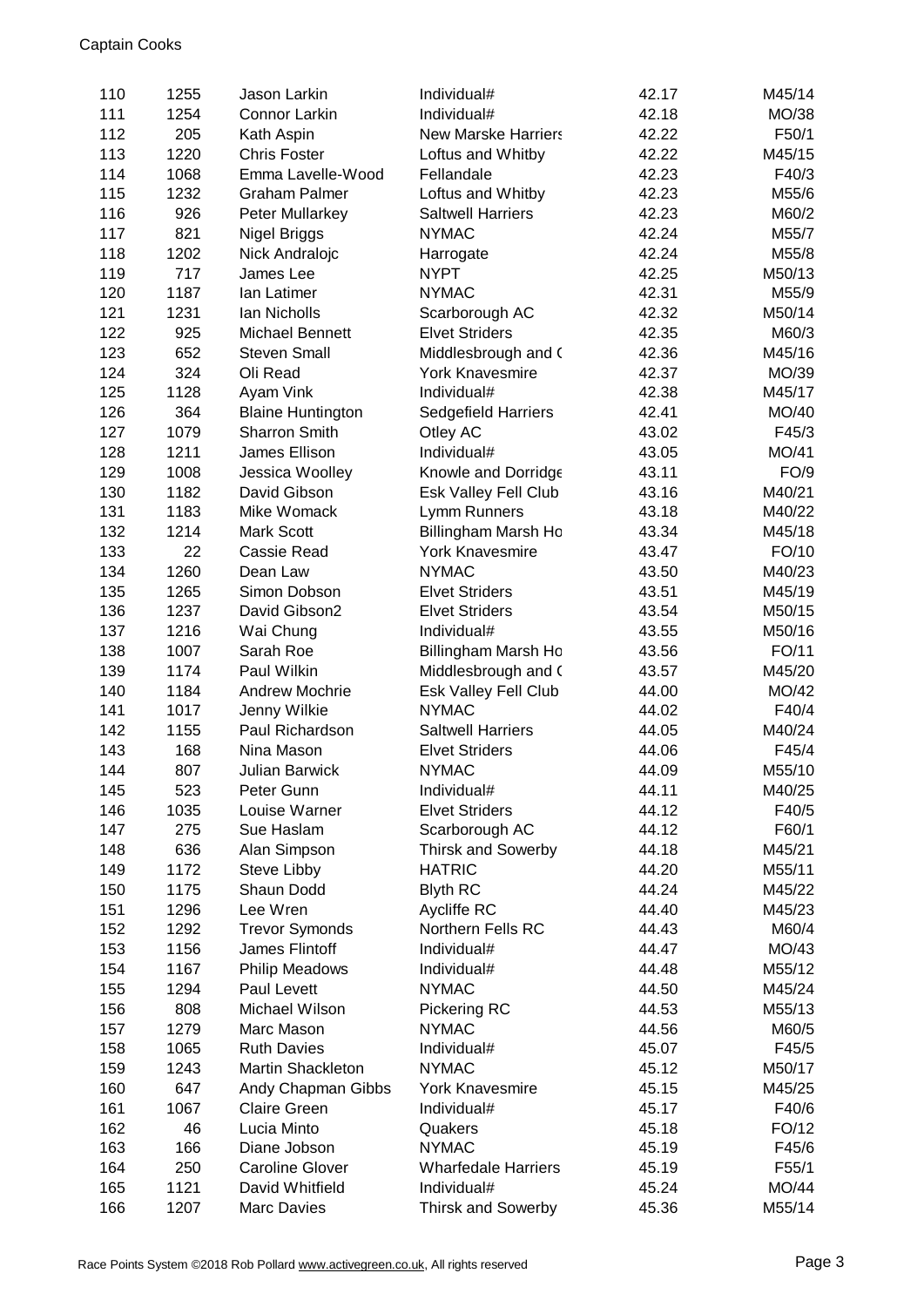| 167        | 1033           | <b>Theresa Oldroyd</b>          | Harrogate                  | 45.43          | F50/2            |
|------------|----------------|---------------------------------|----------------------------|----------------|------------------|
| 168        | 734            | Darren Gibson                   | Individual#                | 45.49          | M50/18           |
| 169        | 1181           | <b>Barney Green</b>             | Individual#                | 45.49          | M40/26           |
| 170        | 1151           | Simon Greenwell                 | Esk Valley Fell Club       | 45.50          | M45/26           |
| 171        | 1148           | John Williams                   | Esk Valley Fell Club       | 45.50          | M50/19           |
| 172        | 1229           | <b>Mike Robbios</b>             | Billingham Marsh Ho        | 45.57          | M40/27           |
| 173        | 367            | <b>Bruno Gonzalez</b>           | Individual#                | 45.58          | MO/45            |
| 174        | 1275           | Andy Loble                      | Individual#                | 46.01          | MO/46            |
| 175        | 1191           | <b>Barry Dunne</b>              | <b>NYMAC</b>               | 46.03          | M55/15           |
| 176        | 1078           | Lucy Clough                     | <b>NYMAC</b>               | 46.05          | F40/7            |
| 177        | 1131           | <b>Suny Playfork</b>            | Individual#                | 46.05          | MO/47            |
| 178        | 736            | Simon Rek                       | Quakers                    | 46.07          | M50/20           |
| 179        | 1158           | <b>Kevin Willis</b>             | Individual#                | 46.08          | M50/21           |
| 180        | 1170           | Thomas Jones                    | Individual#                | 46.10          | M40/28           |
| 181        | 1199           | <b>Andrew Martin</b>            | Individual#                | 46.13          | MO/48            |
| 182        | 1272           | <b>Mark Tallon</b>              | Darlington Harriers        | 46.17          | MO/49            |
| 183        | 1144           | <b>Stephen Carter</b>           | Individual#                | 46.19          | M50/22           |
| 184        | 1030           | <b>Esther Harrison</b>          | <b>Thirsk and Sowerby</b>  | 46.21          | FO/13            |
| 185        | 1150           | David Peel                      | Individual#                | 46.23          | MO/50            |
| 186        | 1040           | Emma Allison                    | Individual#                | 46.29          | FO/14            |
| 187        | 918            | Dave Wallace                    | Hartlepool Burn Roa        | 46.32          | M60/6            |
| 188        | 1149           | <b>Martin Hedgley</b>           | Individual#                | 46.32          | M50/23           |
| 189        | 1086           | <b>Helen Heaney</b>             | North Shields Poly         | 46.33          | F40/8            |
| 190        | 977            | Michael Hetherton               | Pickering RC               | 46.41          | M70/1            |
| 191        | 1042           | Jenny Simpson                   | North Shields Poly         | 46.42          | FO/15            |
| 192        | 1291           | Dave Edwards                    | Hartlepool Burn Roa        | 46.59          | M60/7            |
| 193        | $\overline{7}$ | Rebecca Dent                    | Scarborough AC             | 47.01          | <b>FU23</b>      |
| 194        | 950            | Rob Burn                        | <b>Thirsk and Sowerby</b>  | 47.01          | M65/1            |
| 195        | 1055           | Rachel Watson                   | <b>Belle Vue</b>           | 47.04          | F40/9            |
| 196        | 1145           | Gary Beard                      | Loftus and Whitby          | 47.05          | M55/16           |
| 197        | 1146           | Alan Richardson                 | Individual#                | 47.08          | M60/8            |
| 198        | 1238           | Kevin Tyerman                   | Individual#                | 47.18          | M40/29           |
| 199        | 1032           | Suzanne Lewis-Dale              | North Shields Poly         | 47.20          | FO/16            |
| 200        | 1293           | Andrew Rogerson                 | Individual#                | 47.22          | M55/17           |
| 201        | 1178           | <b>Gareth Phillips</b>          | <b>Gateshead Harriers</b>  | 47.25          | M40/30           |
| 202        | 1209           | <b>Tony Morrell</b>             | Individual#                | 47.30          | M55/18           |
| 203        | 956            | Eddie Meehan                    | <b>NYMAC</b>               | 47.33          | M65/2            |
| 204        | 1259           | Shaun Kelly                     | Individual#                | 47.34          | MO/51            |
| 205        | 5              | Rebecca Aspin                   | <b>New Marske Harriers</b> | 47.49          | <b>FU23</b>      |
| 206        | 735            | <b>Ray Foukles</b>              | Redcar RC                  | 47.55          | M50/24           |
| 207        | 1136           | Barry Young                     | North Shields Poly         | 48.04          | M55/19           |
| 208        | 1162           | <b>Steve Grange</b>             | <b>Ripon Runners</b>       | 48.07          | M55/20           |
| 209        | 1076           | Vicki Spring                    | Low Fell RC                | 48.10          | F40/10           |
| 210        | 1195           | lan Simmons                     | Harrogate                  | 48.14          | M55/21           |
| 211        | 917            | <b>Christopher Wright</b>       | <b>NYMAC</b>               | 48.16          | M60/9            |
| 212<br>213 | 1141           | Colin Knapp<br><b>Tim Adams</b> | Individual#<br>NYP Tri     | 48.17<br>48.20 | M55/22           |
|            | 1186           |                                 |                            |                | M50/25           |
| 214        | 1021<br>729    | Susan Leight                    | Individual#<br><b>FRA</b>  | 48.35<br>48.42 | F45/7            |
| 215        |                | Paul Haydon<br>Rob Sanders      | <b>Black Combe Runne</b>   | 48.47          | M50/26           |
| 216        | 1193           | David Wotton                    | Claremont                  |                | M65/3            |
| 217<br>218 | 639<br>1171    | <b>Graham Currie</b>            | <b>NYMAC</b>               | 48.48<br>48.51 | M45/27<br>M60/10 |
| 219        | 1274           | Chris Watson                    | Redcar RC                  | 49.04          | MO/52            |
| 220        | 14             | <b>Kirsty Naylor</b>            | Thirsk and Sowerby         | 49.06          | FO/17            |
| 221        | 1208           | Martin Coy                      | <b>Thirsk and Sowerby</b>  | 49.11          | M45/28           |
| 222        | 1091           | Sarah Martin                    | Esk Valley Fell Club       | 49.13          | <b>FU23</b>      |
| 223        | 1179           | Ralph Broadley                  | Scarborough AC             | 49.15          | M70/2            |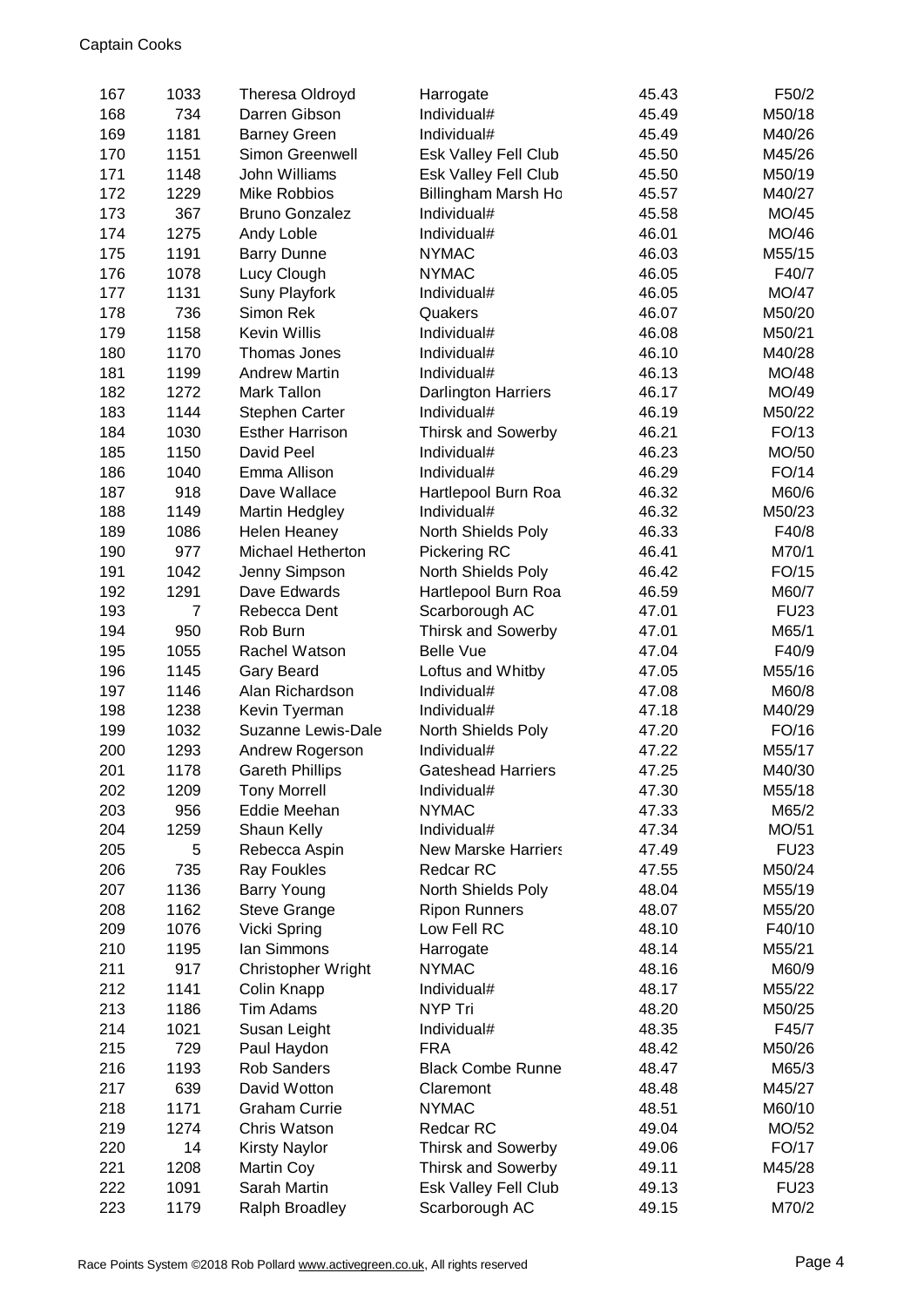| 224 | 811  | <b>Malcolm Hewitson</b> | Quakers                     | 49.19 | M55/23 |
|-----|------|-------------------------|-----------------------------|-------|--------|
| 225 | 1092 | Gael Watson             | Individual#                 | 49.43 | F50/3  |
| 226 | 1020 | <b>Stephanie Barlow</b> | <b>Elvet Striders</b>       | 49.49 | F45/8  |
| 227 | 1147 | Michael Sonley          | Individual#                 | 49.49 | M55/24 |
| 228 | 1222 | Michael Shakesheff      | Individual#                 | 49.50 | M40/31 |
| 229 | 1269 | Michael Cooper          | Thirsk and Sowerby          | 49.51 | M40/32 |
| 230 | 727  | David Peter Robinson    | <b>NYMAC</b>                | 49.56 | M50/27 |
| 231 | 1138 | Phil James              | <b>Saltwell Harriers</b>    | 50.01 | M55/25 |
| 232 | 1043 | Sue Dick                | Loftus and Whitby           | 50.08 | F40/11 |
| 233 | 1027 | Sarah Tomlinson         | <b>Darlington Harriers</b>  | 50.16 | F40/12 |
| 234 | 30   | Sarah Guy               | <b>Darlington Harriers</b>  | 50.21 | FO/18  |
| 235 | 1059 | Laura Cochrane          | Individual#                 | 50.33 | FO/19  |
| 236 | 1188 | Sam Cavanagh            | Individual#                 | 50.35 | MO/53  |
| 237 | 804  | David Stephenson        | Pickering RC                | 50.36 | M55/26 |
| 238 | 280  | Jan Young               | <b>Elvet Striders</b>       | 50.44 | F65/1  |
| 239 | 1123 | Philip Imeson           | Individual#                 | 50.44 | M55/27 |
| 240 | 900  | Malcolm Peggs           | Loftus and Whitby           | 50.46 | M60/11 |
| 241 | 1001 | Jane Suddaby            | Individual#                 | 50.48 | F55/2  |
| 242 | 1048 | Carolyn Rigby           | <b>CLOK</b>                 | 50.50 | F50/4  |
| 243 | 1261 | John Arnold             | Individual#                 | 50.50 | M65/4  |
| 244 | 1262 | <b>Andrew Fowell</b>    | Individual#                 | 50.52 | M60/12 |
| 245 | 1161 | <b>Stephen Tawse</b>    | <b>Swift Tees</b>           | 50.53 | M55/28 |
| 246 | 1280 | David Guy-Johnson       | North Shields Poly          | 51.07 | M60/13 |
| 247 | 258  | Sue Slack               | Pickering RC                | 51.08 | F55/3  |
| 248 | 1089 | Victoria Wright         | <b>NYMAC</b>                | 51.10 | F45/9  |
| 249 | 1168 | <b>Eddie Fearnside</b>  | Individual#                 | 51.33 | M50/28 |
| 250 | 1073 | Lesley Houfe            | Individual#                 | 51.38 | F50/5  |
| 251 | 1295 | <b>Tim Mattlea</b>      | <b>Elvet Striders</b>       | 51.41 | M55/29 |
| 252 | 1077 | Lois Muir               | <b>Cleveland Tri Club</b>   | 51.42 | FO/20  |
| 253 | 1058 | Camilla Maatta          | <b>Elvet Striders</b>       | 51.49 | F50/6  |
| 254 | 1235 | Jonathan Jamison        | North Shields Poly          | 51.55 | M45/29 |
| 255 | 169  | Petra Chapman Gibbs     | <b>York Knavesmire</b>      | 52.00 | F45/10 |
| 256 | 955  | <b>Mick Garratt</b>     | Esk Valley Fell Club        | 52.00 | M65/5  |
| 257 | 1046 | Hanne Bown              | Esk Valley Fell Club        | 52.09 | FO/21  |
| 258 | 1130 | David Ternit            | <b>Thirsk and Sowerby</b>   | 52.15 | M40/33 |
| 259 | 719  | <b>Neil Enskat</b>      | <b>NYMAC</b>                | 52.18 | M50/29 |
| 260 | 1180 | Neil Archbald           | Individual#                 | 52.21 | M40/34 |
| 261 | 1284 | Michael Armstrong       | <b>Sunderland Strollers</b> | 52.24 | M55/30 |
| 262 | 1122 | Darren Imeson           | Individual#                 | 52.25 | M45/30 |
| 263 | 108  | Anne Marie Wilson       | <b>NYMAC</b>                | 52.29 | F40/13 |
| 264 | 1198 | <b>Richard Tait</b>     | Ambleside                   | 52.32 | M65/6  |
| 265 | 1056 | Karen Goodyear          | Ambleside                   | 52.41 | F60/2  |
| 266 | 1090 | Amanda Allman           | Individual#                 | 52.44 | F40/14 |
| 267 | 1126 | George Banbury          | Individual#                 | 52.45 | M45/31 |
| 268 | 1004 | Jan Rogerson            | Individual#                 | 52.47 | F50/7  |
| 269 | 1000 | Ronnie Sherwood         | <b>New Marske Harriers</b>  | 52.49 | M75/1  |
| 270 | 1074 | Jill Libby              | Thirsk and Sowerby          | 52.52 | F60/3  |
| 271 | 1016 | Vanora McCullagh        | Keighley and Craver         | 52.52 | F45/11 |
| 272 | 204  | Barbara Beveridge       | Esk Valley Fell Club        | 52.53 | F50/8  |
| 273 | 1159 | <b>Jim Richards</b>     | <b>York Knavesmire</b>      | 52.55 | M50/30 |
| 274 | 1075 | Rachel Jones            | Individual#                 | 52.55 | FO/22  |
| 275 | 1061 | Lucy Armstrong          | Darlington Tri Club         | 52.55 | F40/15 |
| 276 | 1289 | Duncan Fothergill       | <b>Thirsk and Sowerby</b>   | 53.01 | M40/35 |
| 277 | 1277 | <b>Russ Kelly</b>       | <b>Redcar RC</b>            | 53.03 | M45/32 |
| 278 | 279  | Anne Robson             | <b>NYMAC</b>                | 53.07 | F60/4  |
| 279 | 1087 | Lois Lincoln            | <b>Saltwell Harriers</b>    | 53.21 | FO/23  |
| 280 | 1257 | <b>Steve Binks</b>      | Keighley and Craver         | 53.26 | M45/33 |
|     |      |                         |                             |       |        |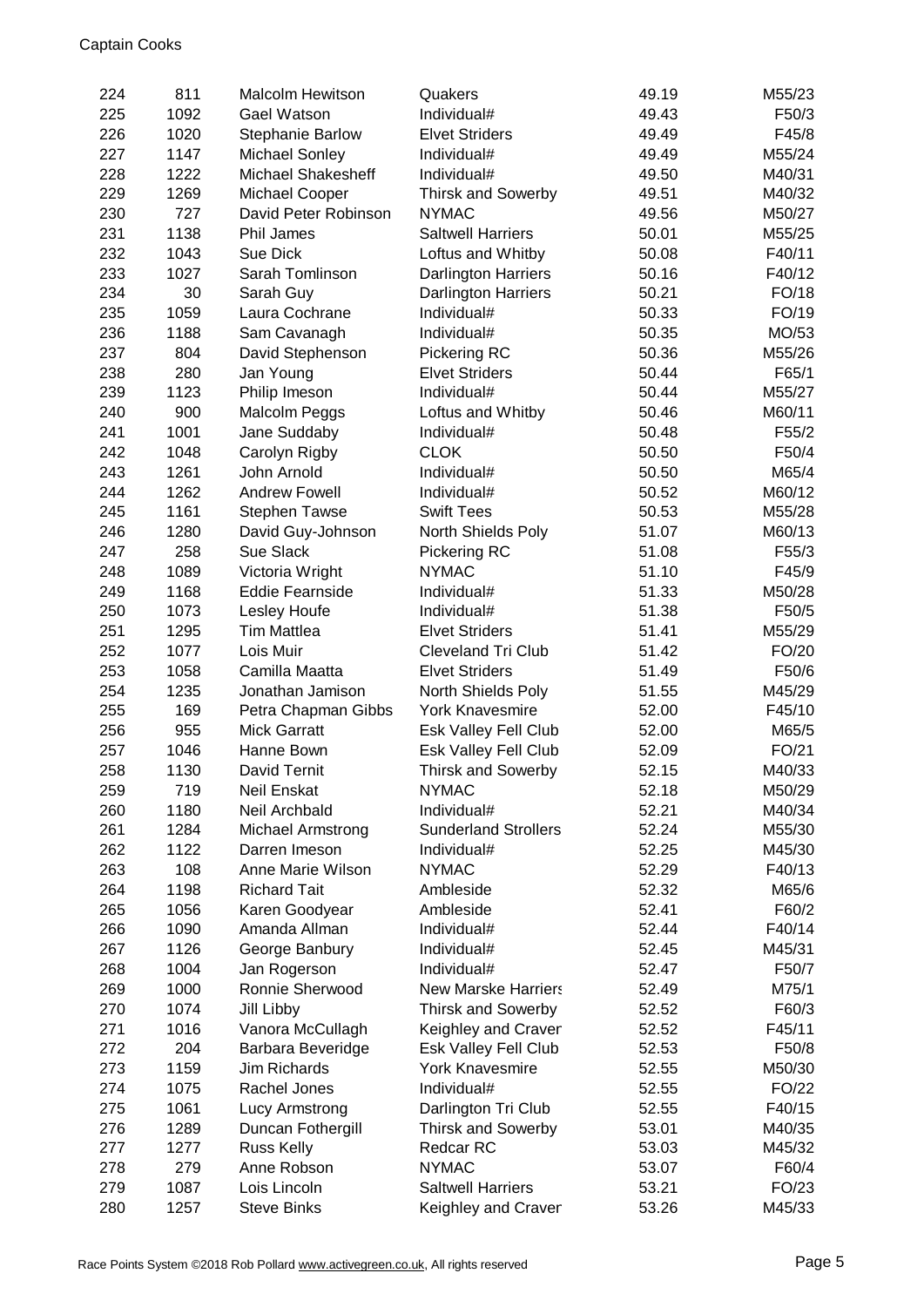| 281        | 1045 | Katharine Woodhead              | Harrogate                         | 53.48          | FO/24           |
|------------|------|---------------------------------|-----------------------------------|----------------|-----------------|
| 282        | 1297 | Michael Dagson                  | Individual#                       | 53.50          | M40/36          |
| 283        | 1081 | Rachel Nunn                     | <b>Orchard Eagles</b>             | 53.53          | F45/12          |
| 284        | 916  | <b>Martin White</b>             | <b>New Marske Harriers</b>        | 54.05          | M60/14          |
| 285        | 1062 | Rebecca Talbot                  | <b>Elvet Striders</b>             | 54.10          | F40/16          |
| 286        | 1036 | Emma Joyce Kitson               | Individual#                       | 54.13          | FO/25           |
| 287        | 1037 | <b>Melanie Bradley</b>          | Individual#                       | 54.21          | FO/26           |
| 288        | 1013 | Jeannie Wilde                   | Redcar RC                         | 54.39          | F45/13          |
| 289        | 1228 | <b>Bob Howe</b>                 | <b>NYMAC</b>                      | 54.48          | M70/3           |
| 290        | 1031 | Lorna Webb                      | Individual#                       | 54.48          | F45/14          |
| 291        | 806  | lan Robinson                    | Esk Valley Fell Club              | 54.50          | M55/31          |
| 292        | 1072 | Lisa Rutter                     | Redcar RC                         | 55.02          | F40/17          |
| 293        | 901  | <b>Graham Robinson</b>          | Pickering RC                      | 55.17          | M60/15          |
| 294        | 150  | Faith Coy                       | <b>Thirsk and Sowerby</b>         | 55.20          | F45/15          |
| 295        | 1169 | lain Moore                      | Individual#                       | 55.21          | M40/37          |
| 296        | 1189 | Emil Maatta                     | <b>Elvet Striders</b>             | 55.24          | MO/54           |
| 297        | 1064 | Sally Anne Lardner              | Easingwold                        | 55.35          | F60/5           |
| 298        | 1083 | Amy Gill                        | Individual#                       | 55.41          | FO/27           |
| 299        | 1153 | John Gill                       | Individual#                       | 55.50          | MO/55           |
| 300        | 173  | Emma Beaumont                   | <b>New Marske Harriers</b>        | 55.51          | F45/16          |
| 301        | 110  | Louise Ellison                  | Redcar RC                         | 55.52          | F40/18          |
| 302        | 1164 | William Lea                     | <b>CLOK</b>                       | 55.53          | <b>MU23</b>     |
| 303        | 908  | Donald Buffham                  | Otley AC                          | 56.02          | M60/16          |
| 304        | 1011 | <b>Sally Tierney</b>            | Individual#                       | 56.06          | F45/17          |
| 305        | 1248 | <b>Stephen Ellis</b>            | <b>Elvet Striders</b>             | 56.07          | M65/7           |
| 306        | 1038 | Rosie Gatenby                   | <b>Thirsk and Sowerby</b>         | 56.15          | FO/28           |
| 307        | 1190 | <b>Brian Allen</b>              | <b>New Marske Harriers</b>        | 56.43          | M75/2           |
| 308        | 1192 | David Shipman                   | <b>Elvet Striders</b>             | 56.48          | M60/17          |
| 309        | 1276 | Philip Coveman                  | <b>NYMAC</b>                      | 56.51          | M50/31          |
| 310        | 206  | Sally Kingscott                 | Scarborough AC                    | 56.56          | F50/9           |
| 311        | 1014 | Andrea Richardson               | <b>Ripon Runners</b>              | 57.02          | F45/18          |
| 312        | 1015 | <b>Caren Crabtree</b>           | Keighley and Craver               | 57.14          | F40/19          |
| 313        | 1203 | Michael Watson                  | Redcar RC                         | 57.29          | M55/32          |
| 314        | 263  |                                 | <b>Saltwell Harriers</b>          | 57.29          | F55/4           |
|            | 1010 | <b>Helen Mullarkey</b>          | <b>NYMAC</b>                      | 57.40          | F55/5           |
| 315<br>316 | 1143 | Mary Mason<br>Paddy O'Neill     | Individual#                       |                |                 |
| 317        | 1177 |                                 |                                   | 58.24<br>58.25 | M55/33<br>M70/4 |
|            | 1252 | Peter Phillips<br>Douglas Welsh | Loftus and Whitby<br><b>NYMAC</b> | 58.34          | M70/5           |
| 318        |      |                                 |                                   |                | M55/34          |
| 319        | 826  | Philip S Cawood                 | <b>NYMAC</b>                      | 58.35          |                 |
| 320        | 1025 | Saskia Chapman Gibbs            | <b>York Knavesmire</b>            | 58.53          | <b>FU23</b>     |
| 321        | 911  | Michael Punchard                | Pickering RC<br>Individual#       | 58.57          | M60/18          |
| 322        | 1023 | Glynis Johnson                  |                                   | 58.57          | F55/6           |
| 323        | 1026 | Angela Gribbon                  | Individual#                       | 59.15          | FO/29           |
| 324        | 1140 | <b>Chris Morris</b>             | Individual#                       | 59.24          | M45/34          |
| 325        | 1278 | Martin Harbron                  | Individual#                       | 59.27          | M45/35          |
| 326        | 1019 | Gemma Richardson                | <b>NYMAC</b>                      | 59.31          | FO/30           |
| 327        | 158  | Rohan Hill                      | Esk Valley Fell Club              | 59.58          | F45/19          |
| 328        | 1247 | <b>Nigel Coates</b>             | Individual#                       | 60.01          | M70/6           |
| 329        | 1286 | Geoffrey Hine                   | Esk Valley Fell Club              | 60.07          | M60/19          |
| 330        | 1234 | <b>Richard Clarke</b>           | <b>FRA</b>                        | 60.34          | M75/3           |
| 331        | 277  | Sally Brown                     | Pickering RC                      | 60.41          | F60/6           |
| 332        | 1135 | Nigel Watson                    | Individual#                       | 60.43          | M55/35          |
| 333        | 1253 | Mark Thacker                    | Individual#                       | 60.48          | M50/32          |
| 334        | 1012 | Ronni Kirkham                   | Redcar RC                         | 61.15          | F55/7           |
| 335        | 1054 | Elspeth Alexander               | Redcar RC                         | 61.35          | F45/20          |
| 336        | 1287 | <b>Colin Scollay</b>            | <b>New Marske Harriers</b>        | 61.43          | M65/8           |
| 337        | 1009 | Catherine Lumb                  | Easingwold                        | 61.53          | F55/8           |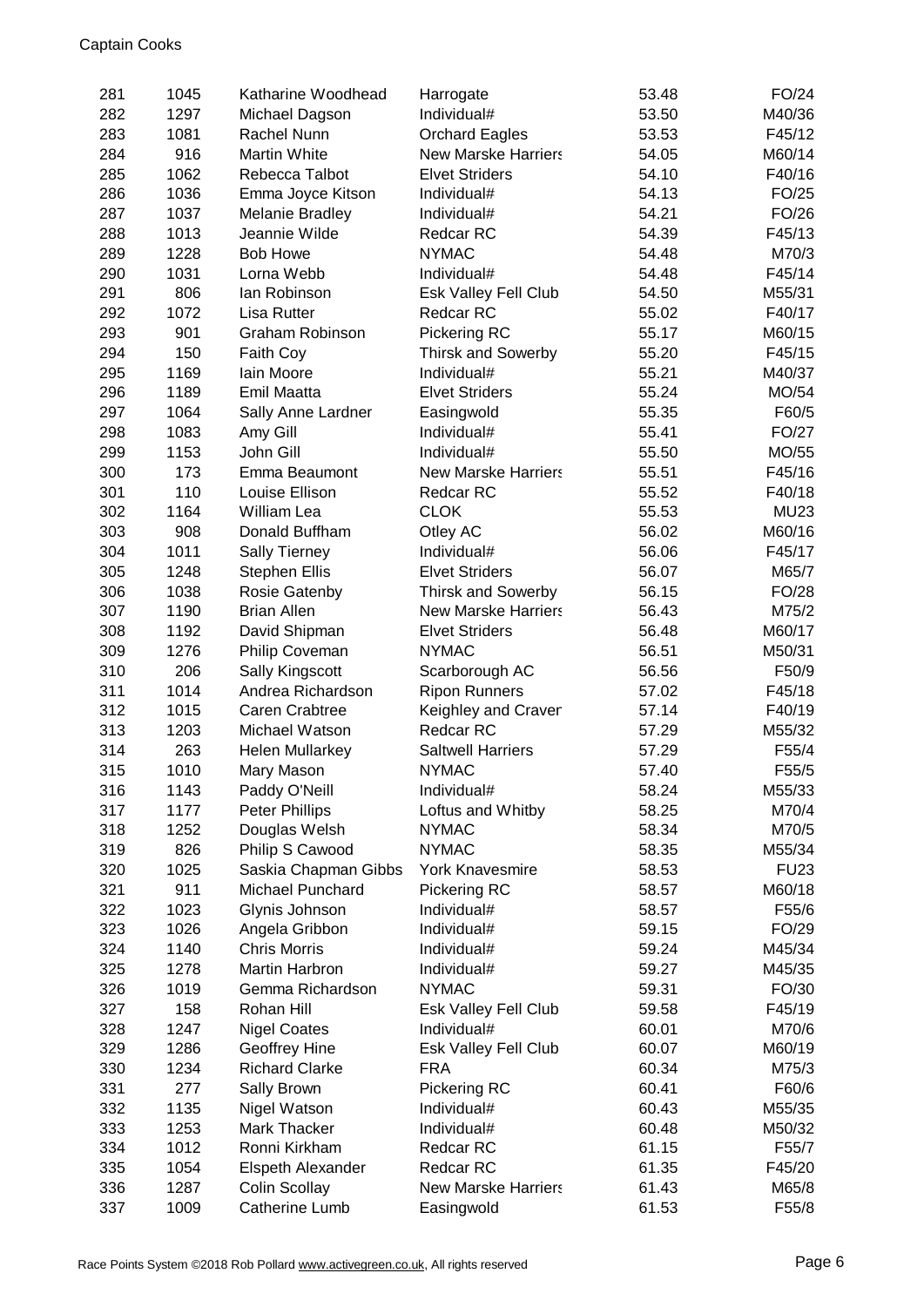## Captain Cooks

| 338 | 1085 | Clare Williams        | Esk Valley Fell Club      | 62.09      | F50/10      |
|-----|------|-----------------------|---------------------------|------------|-------------|
| 339 | 1217 | Raymond Dang          | Eaglescliffe RC           | 62.12      | M55/36      |
| 340 | 1018 | <b>Christine Burn</b> | <b>Thirsk and Sowerby</b> | 62.16      | F60/7       |
| 341 | 1201 | Patrick Dunlop        | Individual#               | 62.24      | MO/56       |
| 342 | 1039 | Faye Robinson         | Individual#               | 63.07      | <b>FU23</b> |
| 343 | 1082 | Karen Dillworth       | Lets Run Ladies           | 63.09      | F40/20      |
| 344 | 1225 | <b>Adrian Northey</b> | Individual#               | 64.54      | M55/37      |
| 345 | 1051 | Fiona Smith           | Individual#               | 64.58      | F45/21      |
| 346 | 1084 | Nicola Lees           | Individual#               | 65.02      | F45/22      |
| 347 | 1071 | <b>Hilary Turner</b>  | Pickering RC              | 66.54      | F70/1       |
| 348 | 1251 | Ben Rheinberg         | Individual#               | <b>DNF</b> |             |
| 349 | 1300 | Paul Bentley          | <b>NYMAC</b>              | <b>DNF</b> |             |
| 350 | 1022 | Kerri-Ann Hudson      | Individual#               | <b>DNF</b> |             |
|     |      |                       |                           |            |             |

(End)

| Teams:  |                         | Club                          | <b>Points</b> | <b>Positions</b>       | <b>Team pts/total</b> |
|---------|-------------------------|-------------------------------|---------------|------------------------|-----------------------|
| male:   | 1                       | NYMAC 'A'                     | 55            | 8, 11, 13, 23          | 15/51                 |
|         | $\overline{2}$          | Esk Valley Fell Club 'A'      | 77            | 7,10,29,31             | 14/83                 |
|         | 3                       | York Knavesmire 'A'           | 128           | 15,32,38,43            | 13/56                 |
|         | $\overline{\mathbf{4}}$ | NYMAC 'B'                     | 158           | 24,39,46,49            | 12/27                 |
|         | 5                       | Middlesbrough and Clev        | 183           | 9,21,68,85             | 11/25                 |
|         | 6                       | Elvet Striders 'A'            | 203           | 25,51,57,70            | 10/10                 |
|         | $\overline{7}$          | <b>Billingham Marsh House</b> | 215           | 16,54,69,76            | 9/9                   |
|         | 8                       | NYMAC 'C'                     | 238           | 56,59,61,62            | 8/18                  |
|         | 9                       | Loftus and Whitby 'A'         | 267           | 30,40,98,99            | 7/7                   |
|         | 10                      | York Knavesmire 'B'           | 308           | 45,75,80,108           | 6/29                  |
|         | 11                      | Hartlepool Burn Road 'A       | 327           | 22,72,79,154           | 5/15                  |
|         | 12                      | Thirsk and Sowerby 'A'        | 331           | 4,66,124,137           | 4/25                  |
|         | 13                      | Saltwell Harriers 'A'         | 333           | 34,78,100,121          | 3/3                   |
|         | 14                      | North Shields Poly 'A'        | 347           | 35,53,91,168           | 2/15                  |
|         | 15                      | Esk Valley Fell Club 'B'      | 357           | 41,84,112,120          | 1/25                  |
|         | 16                      | NYMAC 'D'                     |               | 407 87,101,104,115     | 1/1                   |
|         | 17                      | New Marske Harriers 'A'       | 475           | 5,52,206,212           | 1/1                   |
|         | 18                      | NYMAC 'E'                     |               | 520 122, 131, 133, 134 | 1/1                   |
|         | 19                      | Elvet Striders 'B'            |               | 535 106, 116, 117, 196 | 1/1                   |
|         | 20                      | Pickering RC 'A'              |               | 541 65,132,156,188     | 1/55                  |
|         | 21                      | NYMAC 'F'                     |               | 658 145, 165, 171, 177 | 1/1                   |
|         | 22                      | Esk Valley Fell Club 'C'      |               | 693 140, 141, 198, 214 | 1/1                   |
|         | 23                      | Thirsk and Sowerby 'B'        |               | 720 158, 179, 184, 199 | 1/1                   |
|         | 24                      | Redcar RC 'A'                 |               | 779 167, 178, 209, 225 | 1/1                   |
|         | 25                      | NYMAC 'G'                     |               | 822 185,200,213,224    | 1/1                   |
| female: | 1                       | New Marske Harriers 'A        | 21            | 2,5,14                 | 15/54                 |
|         | $\overline{2}$          | Elvet Striders 'A'            | 49            | 4,22,23                | 14/27                 |
|         | 3                       | NYMAC 'A'                     | 55            | 6,21,28                | 13/39                 |
|         | 4                       | York Knavesmire 'A'           | 78            | 1,19,58                | 12/62                 |
|         | 5                       | Thirsk and Sowerby 'A'        | 87            | 13,32,42               | 11/34                 |
|         | 6                       | North Shields Poly 'A'        | 107           | 34, 35, 38             | 10/10                 |
|         | $\overline{7}$          | New Marske Harriers 'B        | 136           | 15,39,82               | 9/9                   |
|         | 8                       | NYMAC 'B'                     | 145           | 31,54,60               | 8/17                  |
|         | 9                       | Scarborough AC 'A'            | 146           | 24,36,86               | 7/80                  |
|         | 10                      | Elvet Striders 'B'            | 152           | 45,50,57               | 6/6                   |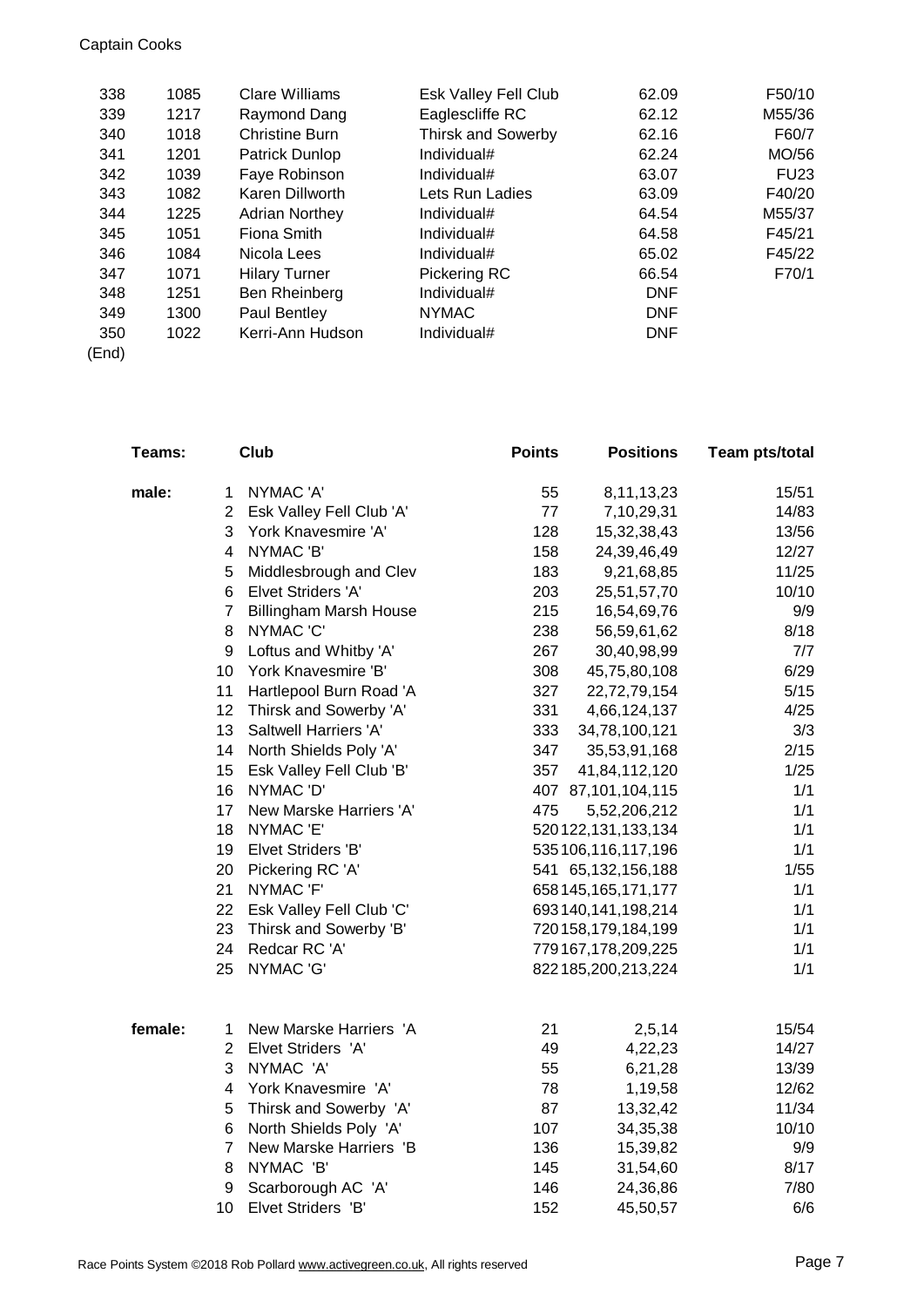| 11 | Pickering RC 'A'            | 160 | 11,53,96     | 5/57 |
|----|-----------------------------|-----|--------------|------|
| 12 | Saltwell Harriers 'A'       | 166 | 7,70,89      | 4/8  |
| 13 | Esk Valley Fell Club 'A'    | 168 | 43,59,66     | 3/35 |
| 14 | Easingwold 'A'              | 191 | 12,80,99     | 2/2  |
|    | 15 Darlington Harriers 'A'  | 202 | 47,48,(107)  | 1/1  |
| 16 | Harrogate 'A'               | 208 | 30,71,(107)  | 1/1  |
|    | 17 Thirsk and Sowerby 'B'   | 228 | 64,79,85     | 1/8  |
| 18 | Redcar RC 'A'               | 237 | 76,78,83     | 1/1  |
| 19 | NYMAC 'C'                   | 253 | 69,90,94     | 1/1  |
| 20 | Keighley and Craven 'A'     | 260 | 65,88,(107)  | 1/1  |
| 21 | Redcar RC 'B'               | 302 | 97,98,(107)  | 1/1  |
|    | 22 Esk Valley Fell Club 'B' | 302 | 95,100,(107) | 1/1  |

\* = Bonus points not included

 $#$  = Non-counter (team)

## **Comments:**

The mild dry conditions over the festive period meant the traditionally sticky Captain Cooks Fell Race course was drying out nicely for race day. Come the day the sun shone, the breeze was light so perfect conditions, all that was required were some competitors. New Years Day is now a double up day for parkruns, a new take on this is the parkrun/Captain Cooks Race double. Just shy of 400 runners signed up, 350 seniors and 48 juniors, a record we think.

The race field celebrated Graham Robinson (Pickering AC) achievement of having competed in all 36 versions of the Captain Cooks Race and marked his 1000th running event, Graham added he'd run all distances from 100m to marathon, except the 1500m which he would do later this year, so well done.

Sterling work was done by the Parry family as they managed registration and number recording at the finish, thanks to Graham and Diane Hall timekeepers, also the course markers and race marshals with out whom the event just would not happen.

Prizes are limited as all proceeds from the race, this year £1780 are donated to local charities and good causes, one early donation was for a defibrillator at the soon to start Brotton parkrun. So thank you runners.

Back to race matters, Lloyd Biddell Mercia Fell Runners overall winner of the previous two events was sidelined through injury, so there was to be a new name on the trophy, Lloyd did appear at registration to return the trophy, thank you. Nik Terrega York Knavesmire current women's champion made her first Winter Series outing hoping to make it a triple win.

The first kilometre is on tarmac leading to a fast start, the climbing then starts gradually at first, by two kilometres the split point of the Seniors and the u15/u17 competitors is was junior Archie Lowe, Mandale running side by side with senior Harry Holmes Pudsey and Bramley, Archie was a great pacer commented Harry post-race. In a repeat of Guisborough Woods a few days earlier it was Lee Kemp Totley AC leading the chasers with Under 23 Rory Stead Aberdeen AC, different class commented Lee post-race.

The third kilometre takes in the main climb of the race to Captain Cooks Monument, a brutishly steep ascent of slippy clay and steps. Harry gradually increased his lead. In the ladies race it was Nik Terrega who led out with Sharon Bulman, New Marske